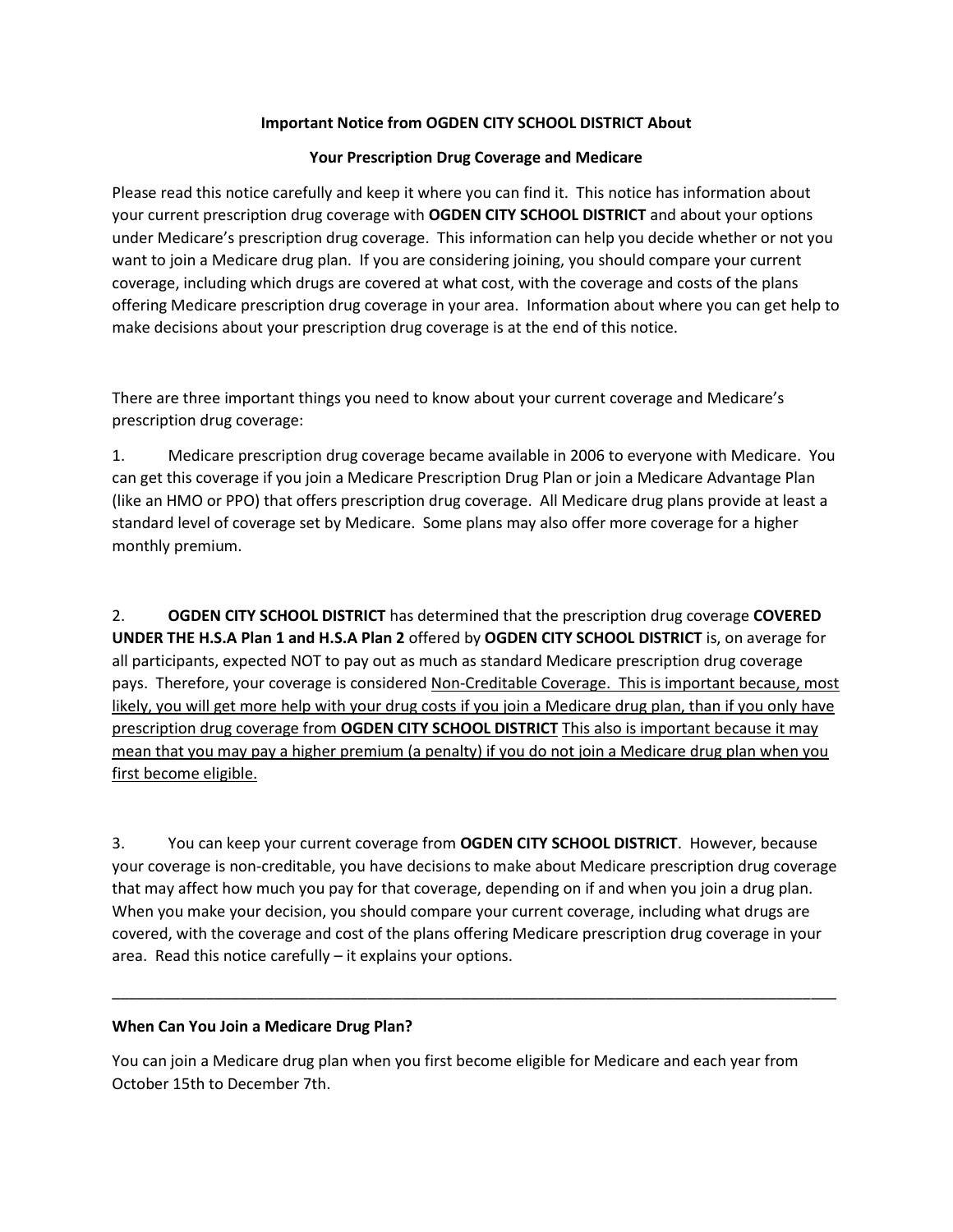However, if you decide to drop your current coverage with **OGDEN CITY SCHOOL DISTRICT** since it is employer sponsored group coverage, you will be eligible for a two (2) month Special Enrollment Period (SEP) to join a Medicare drug plan; however you also may pay a higher premium (a penalty) because you did not have creditable coverage under **OGDEN CITY SCHOOL DISTRICT.**

However, if you lose your current creditable prescription drug coverage, through no fault of your own, you will also be eligible for a two (2) month Special Enrollment Period (SEP) to join a Medicare drug plan.

# **What Happens to Your Current Coverage If you Decide to Join a Medicare Drug Plan?**

If you decide to join a Medicare drug plan, your current **OGDEN CITY SCHOOL DISTRICT** coverage may be affected.

If you decide to join a Medicare drug plan and drop your current **OGDEN CITY SCHOOL DISTRICT** coverage, be aware that you and your dependents "will not" be able to get this coverage back.

## **When Will You Pay a Higher Premium (Penalty) to Join a Medicare Drug Plan?**

Since the coverage under **OGDEN CITY SCHOOL DISTRICT ,**is not creditable, depending on how long you go without creditable prescription drug coverage you may pay a penalty to join a Medicare drug plan. Starting with the end of the last month that you were first eligible to join Medicare drug plan but didn't join, if you go 63 continuous days or longer without creditable prescription drug coverage, your monthly premium may go up by a least 1% of the Medicare base beneficiary premium per month for every month that you did not have that coverage, your premium may consistently be at least 19% higher than the Medicare base beneficiary premium. You may have to pay this higher premium (a penalty) as long as you have Medicare prescription coverage. In addition, you may have to wait until the following October to join.

You should also know that if you drop or lose your current coverage with **OGDEN CITY SCHOOL DISTRICT** and don't join a Medicare drug plan within 63 continuous days after your current coverage ends, you may pay a higher premium (a penalty) to join a Medicare drug plan later.

#### **For More Information about This Notice or Your Current Prescription Drug Coverage…**

Contact **OGDEN CITY SCHOOL DISTRICT** for further information or call HealthEZ. NOTE: You'll get this notice each year. You will also get it before the next period you can join a Medicare drug plan, and if this coverage through **OGDEN CITY SCHOOL DISTRICT** changes. You also may request a copy of this notice at any time.

#### **For More Information about Your Options under Medicare Prescription Drug Coverage …**

More detailed information about Medicare plans that offer prescription drug coverage is in the "Medicare & You" handbook. You'll get a copy of the handbook in the mail every year from Medicare. You may also be contacted directly by Medicare drug plans.

For more information about Medicare prescription drug coverage:

• [Visit www.medicare.gov](file://///ARZSERVER11/DATA/ACCOUNT_MANAGEMENT/TPA%20Client%20Info/Medicare%20Part%20D%20Notices/2019/!MASTER%20EXCEL/Visit%20www.medicare.gov)